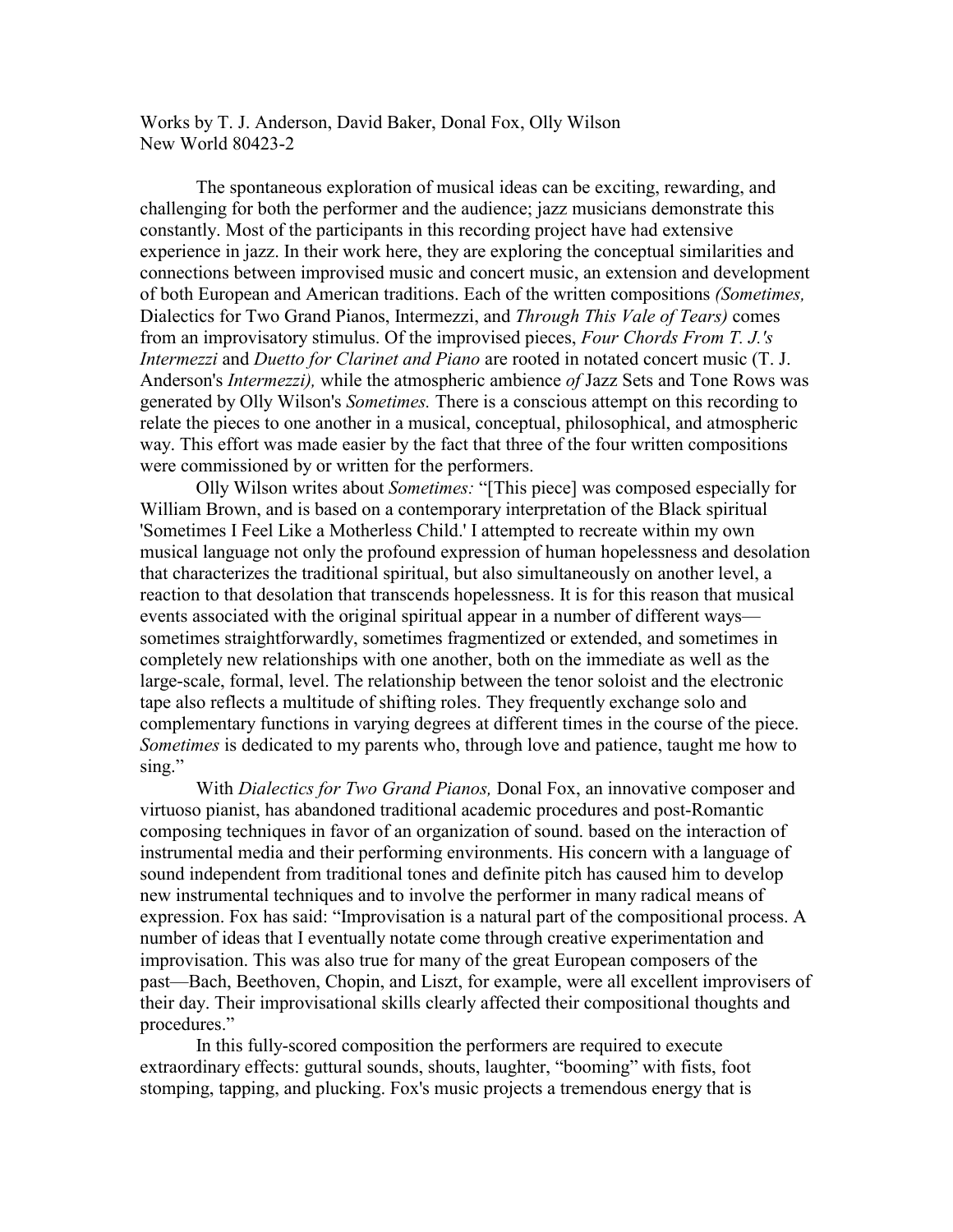vibrant, captivating and good-humored. The piece was commissioned in 1986 by Vivian Taylor with a grant from the Heritage Program of the Massachusetts Cultural Council.

T. J. Anderson's *Intermezzi* for clarinet, saxophone, and piano is made up of six sections, each about a minute in duration. The sections have different tempo indications, time signatures, and dynamics for each of the three instruments. No score exists, so each performance yields a different conjunction of musical events. The three instrumental parts are played independently with no adherence to an overall concept of ensemble. Anderson likens it to an observer walking through a crowded room that is resonating with independent conversations; the listener focuses on each conversation separately, but can also recognize a harmony resulting from the interplay of the individual parts (conversations).

*Four Chords From T. J.'s Intermezzi* and *Duetto* For Clarinet and Piano are based on motives and chord progressions from Anderson's *Intermezzi.* Both pieces are excellent examples of the manner in which spontaneous composition (improvisation) can be structured without using conventional formulas. In *Four Chords,* Donal Fox based his exploration on the first four harmonies of the Anderson piece. The *Duetto* was completely spontaneous: At the end of one of the recording sessions Fox suggested that he and Eric Thomas 'jam" for a while. Since each had a copy of *Intermezzi* in front of him, they used it as a basis for their improvisation. Freedom in free-form playing does not necessarily mean chaos—to make music each player must listen carefully to the other in order to make the collaboration work. In a performance such as this one the players push one another to higher levels of self-expression.

*Through This Vale of Tears,* David Baker's song cycle for tenor, string quartet, and piano, is a tribute to, and commentary on, the death of Dr. Martin Luther King, Jr. The work was composed for and dedicated to tenor William Brown. Samuel A. Floyd, Jr. has written of the piece:

 I. "Thou Dost Lay Me in the Dust of Death": This movement is a recasting of the chorale from the composer's *Black America: To the Memory of* Martin Luther King, Jr., a cantata for jazz ensemble, narrators, soloists, and string orchestra written in 1968. It begins with a sound reminiscent of the voice-and-continuo treatment of the Baroque, but quickly makes use of later stylistic, harmonic, and melodic procedures.

II. "If There Be Sorrow": This setting of the Mari Evans poem is unmistakably modern in treatment, with characteristic leaps, and dissonant melodic and harmonic intervals.

III. "My God, Why Hast Thou Forsaken Me?": This is a spiritual-like treatment of the Twenty-second Psalm, with the slurred falling thirds and other elisions characteristic of spirituals.

IV "Parades to Hell": This setting of the Solomon Edwards poem is expressionistlike in character, but it also ironically sets the musical stage and serves as a lead-in to the following, stylistically contrasting, movement.

V. "Deliver My Soul": This is a gospel setting of the Twenty-second Psalm, in which the piano plays a larger role than in the other movements of the piece. It is a kind of gospel waltz with a significant jazz-like scat section. The dissonances heard at phrase endings are compositional.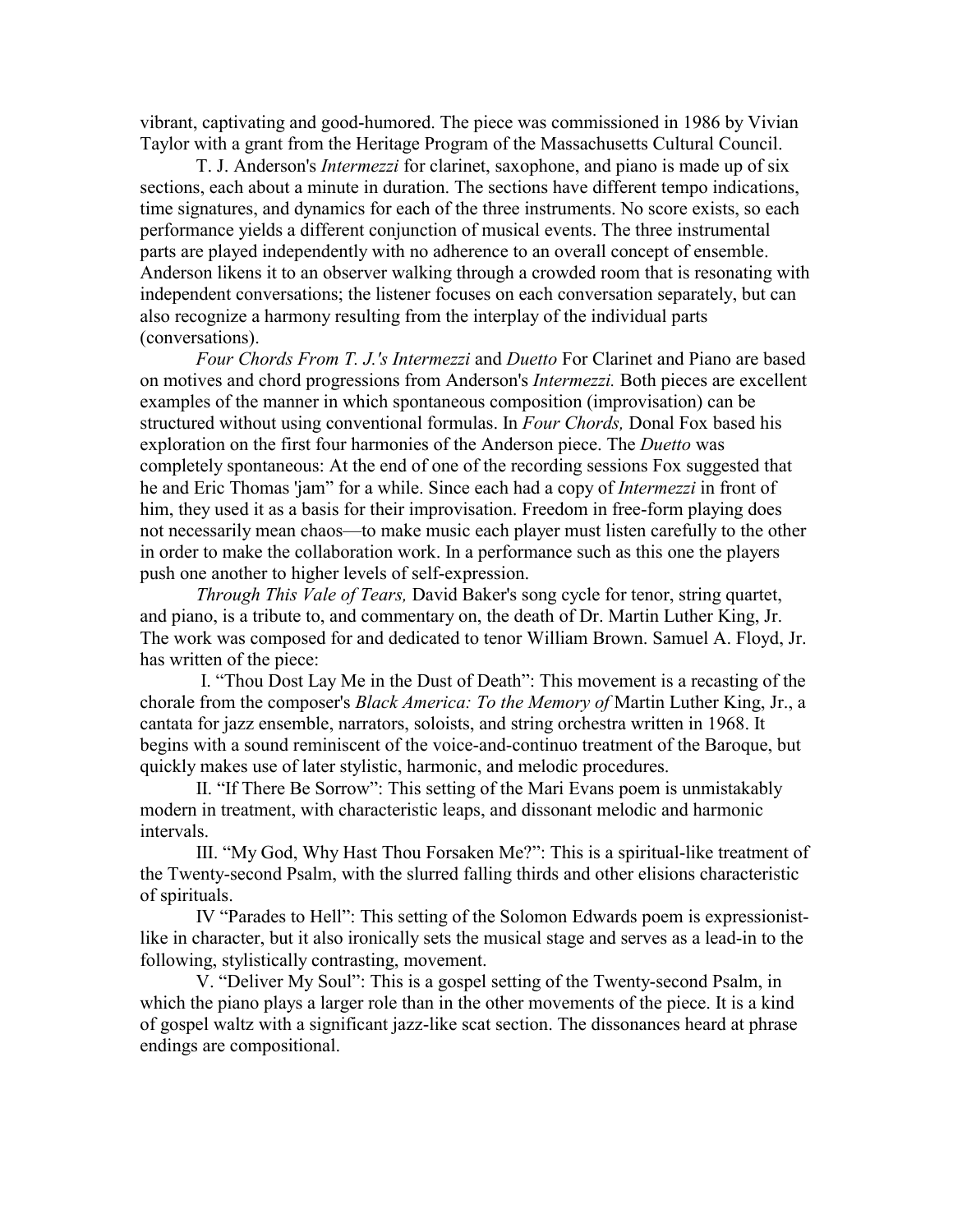VI. "Sometimes I Feel Like a Motherless Child": A modern setting of the traditional African- American spiritual of the same name, this is both a brief presentation of and a modern musical commentary on this popular religious folk song.

VII. "Now That He Is Safely Dead": This setting of the Carl Hines text, another movement recast from the composer's *Black America,* is at once retrospective and predictive, commenting on "a dead man's dream." It ends with a chorale-like treatment of the text.\*

*Jazz Sets and Tone Rows* is an improvisatory collaboration by Oliver Lake and Donal Fox, who were inspired after hearing several takes of Olly Wilson's *Sometimes* at the recording session. A composer and saxophonist, Lake is a master of free-form improvisation who uses the full range of the jazz vocabulary and tradition to give shape and substance to his spontaneous compositions. Working with Fox allows Lake to improvise over serially derived procedures. At the same time, he leads Fox into abstractions and permutations of bebop and blues-derived motives. Matching each other's moods and intensity allows the two players to create and mold a spontaneous composition while retaining the immediacy of a free exchange of musical ideas. This piece, like *Duetto for Clarinet and* Piano, is a well-paced musical dialogue.

With this recording, Vivian Taylor has brought together a diverse group of worldrenowned composers, players, and teachers to clearly demonstrate conceptual similarities and connections between "improvised" and concert music. It is a brilliant extension of a tradition firmly rooted in the past that demonstrates many exciting applications and possibilities for contemporary musicians. —DR. BILLY TAYLOR

*Billy Taylor, Ed.D., is a pianist, composer, teacher, lecturer,* television and radio personality, recording artist, and author; \*Mr. Floyd's commentary on *Through This Vale of Tears* originally appeared in the program notes for a performance by the Black Music Repertory Ensemble of the Center for Black Music Research, Columbia College, Chicago.

*Sometimes* (Traditional)

Sometimes I feel like a motherless child A long way from home.

Who'll believe me A long way from home.

*Through This Vale of Tears* I. "Thou Dost Lay Me in the Dust of Death" (Psalm 22)

Thou dost lay me in the dust of death.

Yea, dogs are round about me. A company of evildoers encircle me.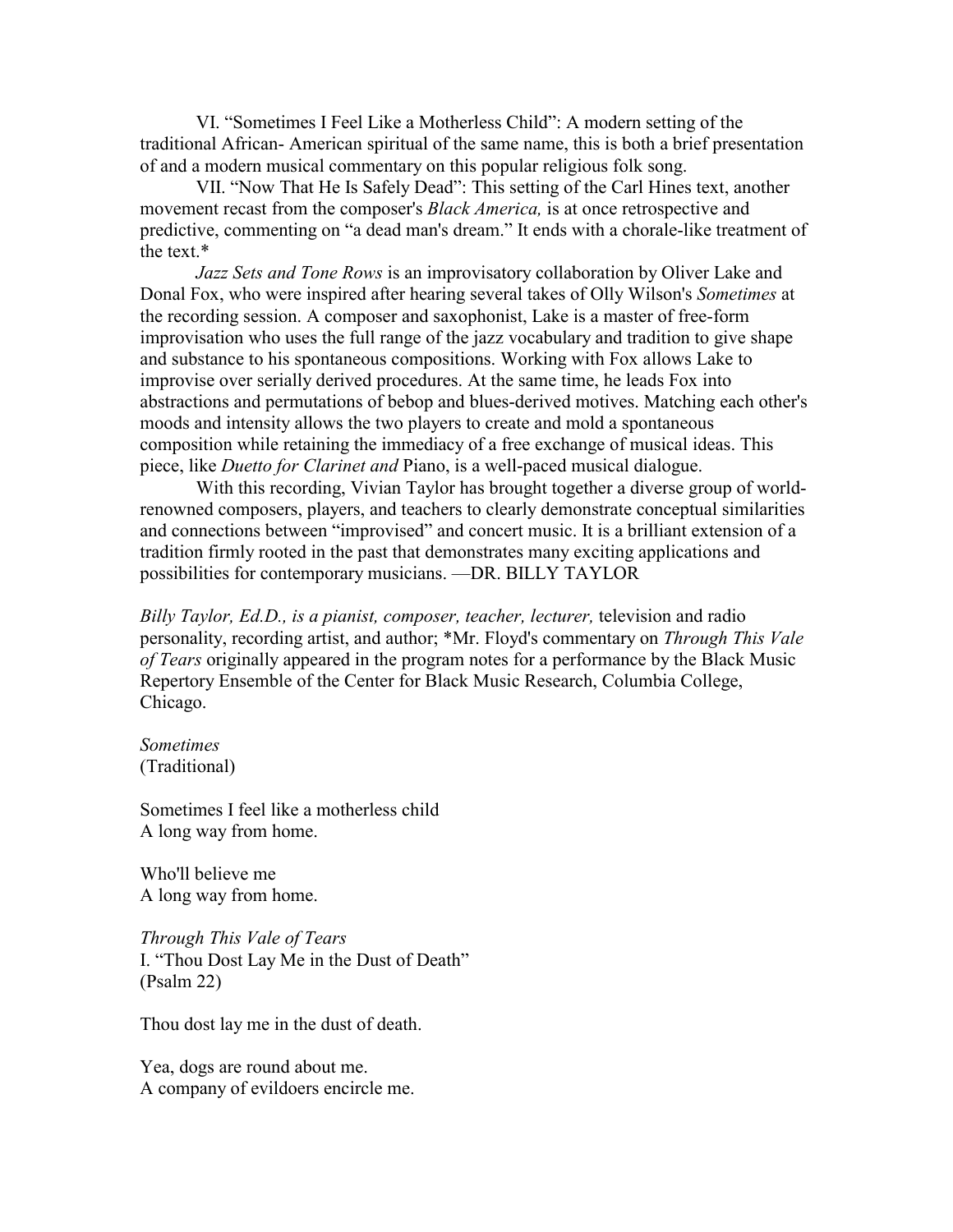They have pierced my hands and feet. I can count all my bones. They stare and gloat over me. They divide my garments among them. For my raiment they cast lots.

Thou dost lay me in the dust of death.

II. "If There Be Sorrow" (by Mari Evans)

If there be sorrow let it be for things undone undreamed unrealized unattained

to these add one love withheld restrained

©Mari Evans. Used by permission.

III. "My God, Why Hast Thou Forsaken Me?" (Psalm 22)

My God, why hast thou forsaken me? My God, why art thou so far from helping me, From the words of my groaning? Ah, I cry by day, but thou dost not answer, And by night and find no rest.

IV "Parades to Hell" (by Solomon Edwards)

Some recent explorers say God is dead. Land, sea, air, but nowhere a trace. "We agree," say the breathing dead, Who full of things, not God, Have no room to harangue at him. These dead need company or proud housekeeping. Or maybe they're tired. It's rough all day to roll a stone away, To let in a stranger who'll run off with your soul.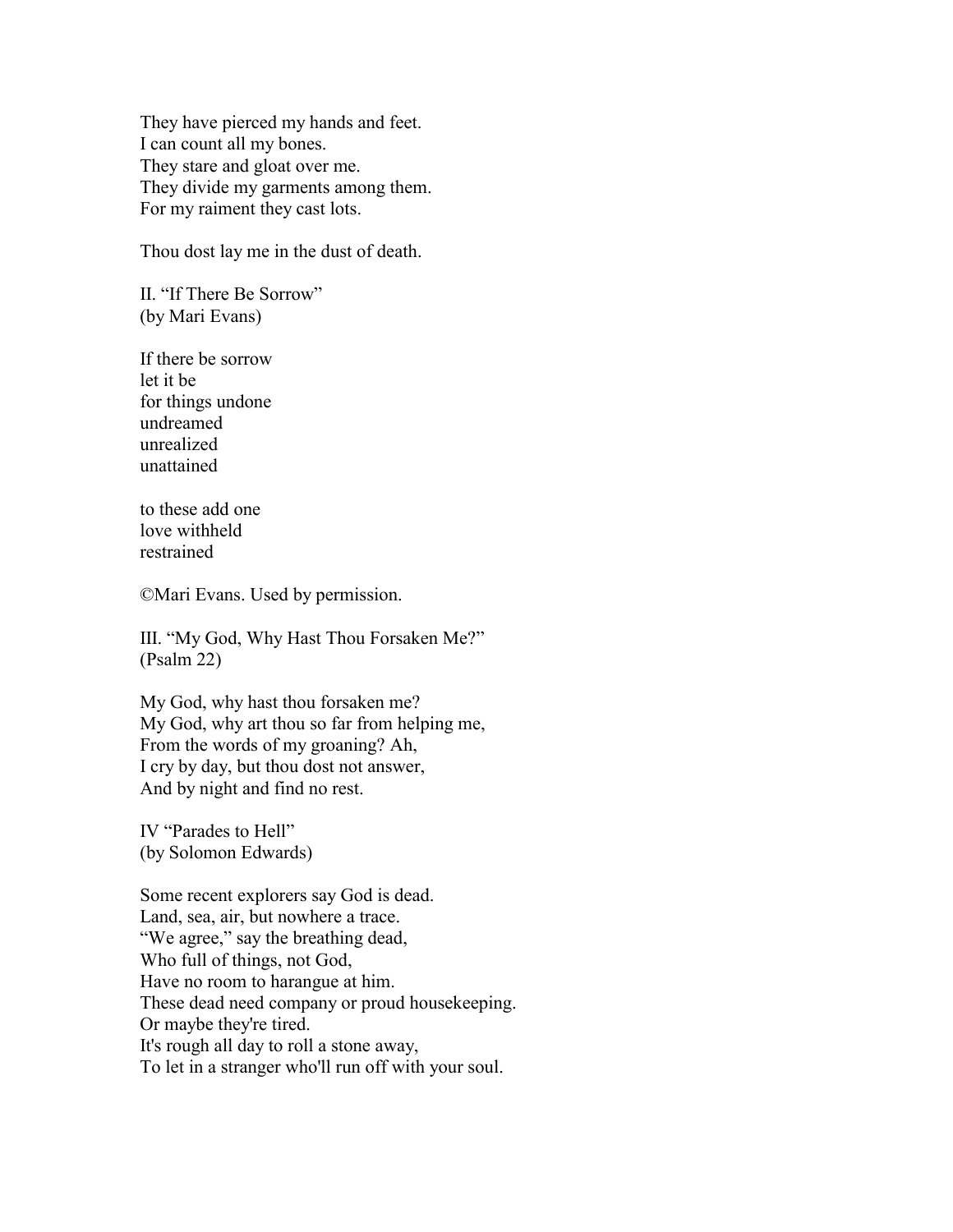© Solomon Edwards. Used by permission.

V. "Deliver My Soul" (Based on Psalm 22)

Deliver my soul from the sword, O Thou my help. O want'cha please come to my aid?

Deliver my life from the pow'r of the dog, O Thou my help. O want'cha please come to my aid?

Lord save-a poor me from the mouth of the Lion, O Thou my help. O want'cha please come to my aid?

Deliver my soul from the horns of wild oxen, O Thou my help. O want'cha please come to my aid?

VI. "Sometimes I Feel Like a Motherless Child" (Traditional)

Oh, my Brother. Sometimes I feel like a motherless child A long way from home.

Sometimes I feel like I'm almost gone A long way from home.

VII. "Now That He Is Safely Dead" (by Carl Hines)

Now that he is safely dead, Let us Praise him. Now that he is safely dead, Let us Praise him. Build monuments to his glory. Sing Hosannahs to his name.

Dead men make such convenient Heroes. They cannot rise to challenge the images We would fashion from their Lives. It is easier to build monuments Than to make a better world.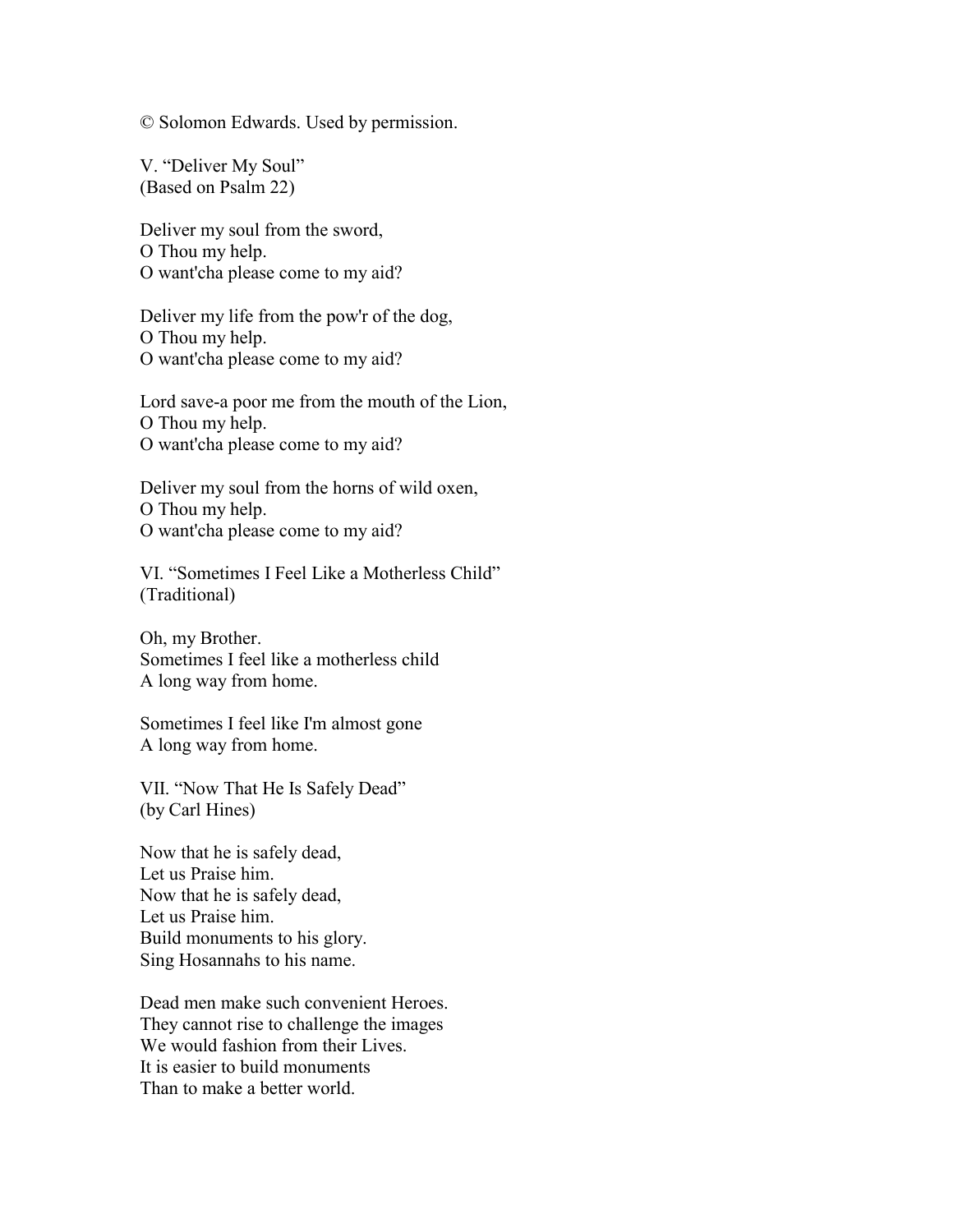So now that he is safely dead, We, with eased consciences, will Teach our children that he was a great man, Knowing that the cause for which he Lived is still a cause And the dream for which he died Is still a dream.

© Carl Hines. Used by permission

**THOMAS J. ANDERSON, JR.,** is one of the most respected composers of his generation. Dr. Anderson served for eight years as Chairman of the Department of Music at Tufts University, and was the Austin Fletcher Professor of Music, becoming Emeritus in 1990. Since that date, he has served as Hill Professor at the University of Minnesota, Distinguished Professor at the University of California in Chico, and composer in residence at Northwestern University. He has also premiered *Bahia, Bahia* in Brazil, published *Whatever Happened to the* Big Bands? with Bote & Bock in Berlin, and been commissioned by the Boston Athenaeum to write an opera. Anderson is well known for his diverse compositions, his orchestration of Scott Joplin's opera *Treemonisha,* which premiered in Atlanta in 1972, and for the recording he conducted for the Smithsonian Institution, *Classic* Rags and Ragtime Songs.

**DAVID N. BAKER, JR.,** is a composer, educator, conductor, cellist, author, and currently Distinguished Professor of Music and chairman of the Jazz Department at the Indiana University School of Music. He has created over five hundred commissioned works for artists and organizations as diverse as the Library of Congress, the New York Philharmonic, Janos Starker, Sonny Rollins, and William Brown. Baker has written numerous books and articles, including a definitive series of books on jazz improvisation, composition, and arranging, and has been an important contributor to more than fifty recordings. He currently serves as president of the National Jazz Service Organization, and is a member of many boards, including the National Council on the Arts.

**DONAL FOX**, composer, pianist, and improviser, "has concentrated on knocking down and reconfiguring many of the usual divisions between the classical and jazz genres" *(Boston Herald).* He has received numerous awards and commissions, including from the St. Botolph Club Foundation, the Massachusetts Artists Fellowship program, the Ludwig Vogelstein Foundation, the Fromm Foundation at Harvard, the Tanglewood Music Center, Project Step, and the Heritage Program. With funding from Meet The Composer, the Saint Louis Symphony has commissioned him to write a piano concerto, and he is composer in residence there for the 1991-1992 and 1992-1993 seasons. He continues his explorations in musical improvisation, working and performing with both orchestral and jazz musicians.

**OLLY WILSON'S** compositions have been performed by many orchestras, including the New York Philharmonic, and the Boston, Cleveland, Saint Louis, Dallas,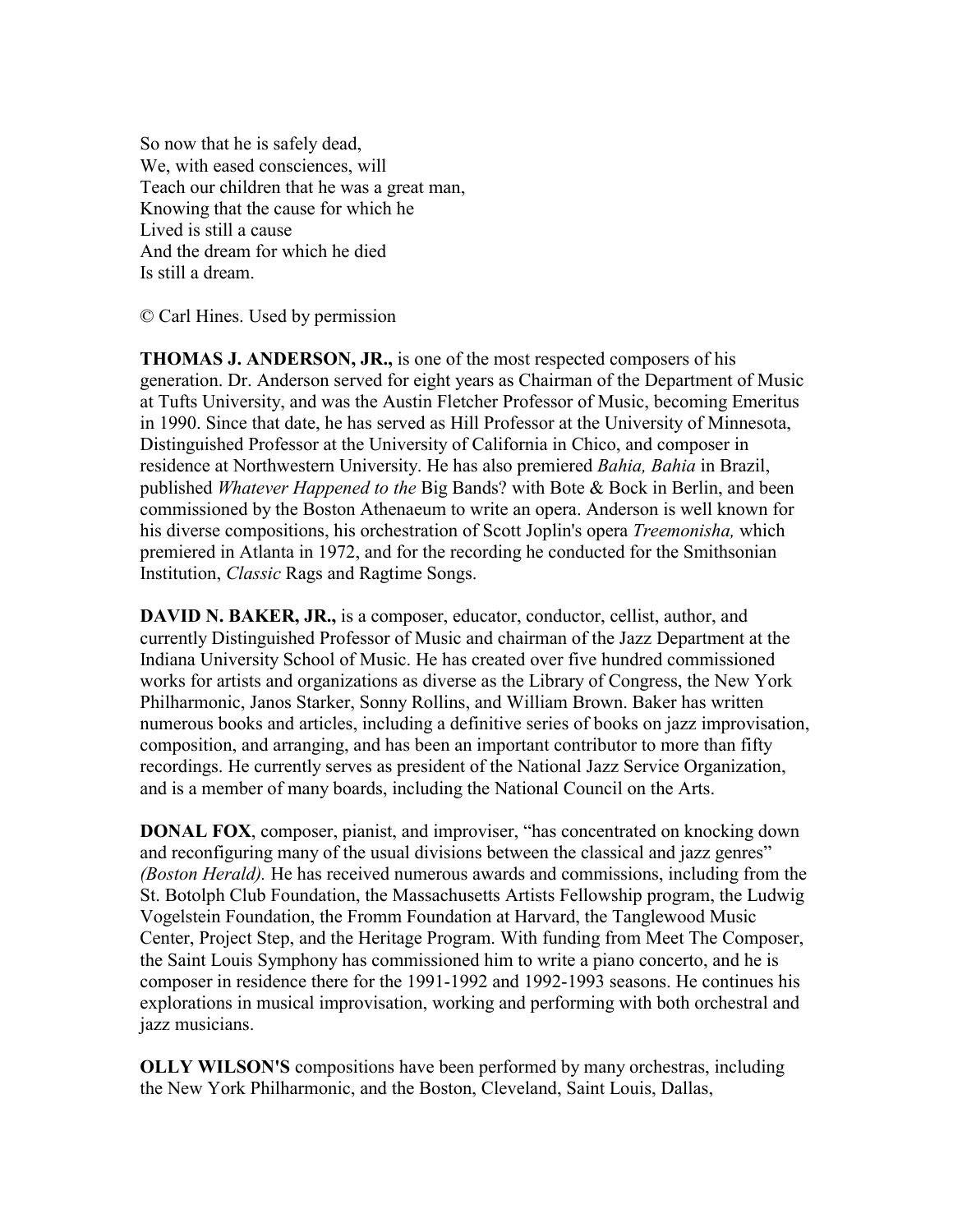Minneapolis, and Atlanta symphony orchestras. He has published articles on African and African-American music, and has conducted numerous concerts of contemporary music, in addition to performing on bass violin with several orchestras, and playing jazz piano. A two-time Guggenheim Fellow (1971 and 1977), Dr. Wilson has won many awards, including the 1968 Dartmouth Arts Council Prize (the first international competition for electronic music composition) for his piece *Cetus,* and an award from the American Academy and Institute of Arts and Letters for outstanding achievement in music composition. He is presently Professor of Music at the University of California, Berkeley.

**VIDEMUS** is a Boston-based chamber organization that was established in 1986 to promote the music of minority and women composers. Since its inception, Videmus has produced several major works, including the 1988 Boston premiere of *Xcerpts* (a concert version of the opera *Malcolm X* by Anthony Davis), and the T. J. Anderson 60th Birthday Celebration Concert at Sanders Theatre. The ensemble's previous recording, *Works by William Grant Still,* is available from New World Records (80399-2).

Featured performers on this recording include Videmus founder and artistic director, pianist **Vivian Taylor.** As a soloist, Taylor has presented premieres in the United States, England, the Netherlands, and Switzerland. Tenor **William Brown** has been guest soloist with many orchestras, including the New York Philharmonic, the Cleveland Orchestra, and the Boston, Cincinnati, Atlanta, and Detroit symphony orchestras. He is an acclaimed performer of twentieth-century music, and has appeared with contemporary music ensembles in Boston, Los Angeles, San Francisco, San Diego, and New York. Pianist and composer **John McDonald** has performed with the Boston Symphony, the Boston Pops, Musica Viva, Collage, Alea III, and the New World Quartet. **Eric Thomas,** clarinetist, has a burgeoning career in both the jazz and classical fields. In addition to winning classical music competitions in Los Angeles and the Concert Artists Guild competition in New York, Thomas's forays into jazz have been widely acclaimed. Legendary saxophonist and composer **Oliver Lake** has been at the forefront of the progressive jazz movement since the early 1970s.With Julius Hemphill, he cofounded the Black Artists Group (BAG), and the World Saxophone Quartet, of which he is still an active member. Lake has performed with numerous jazz artists, and has been featured on more than fifty recordings.

Put all my food on one plate! What kinda music Uplay? Good Kind!

#### *—Oliver Lake*

Producer: Vivian Taylor Engineer: Tom Clark, Location Recordings Production assistant: Mark DeVoto Recorded at the African Meeting House, Boston, and Tufts University, November 1991 Edited and mastered at Soundmirror, Inc. Cover art: Richard Hunt. *Untitled* (1984). Oil pastel on paper 29 x 391/4 in.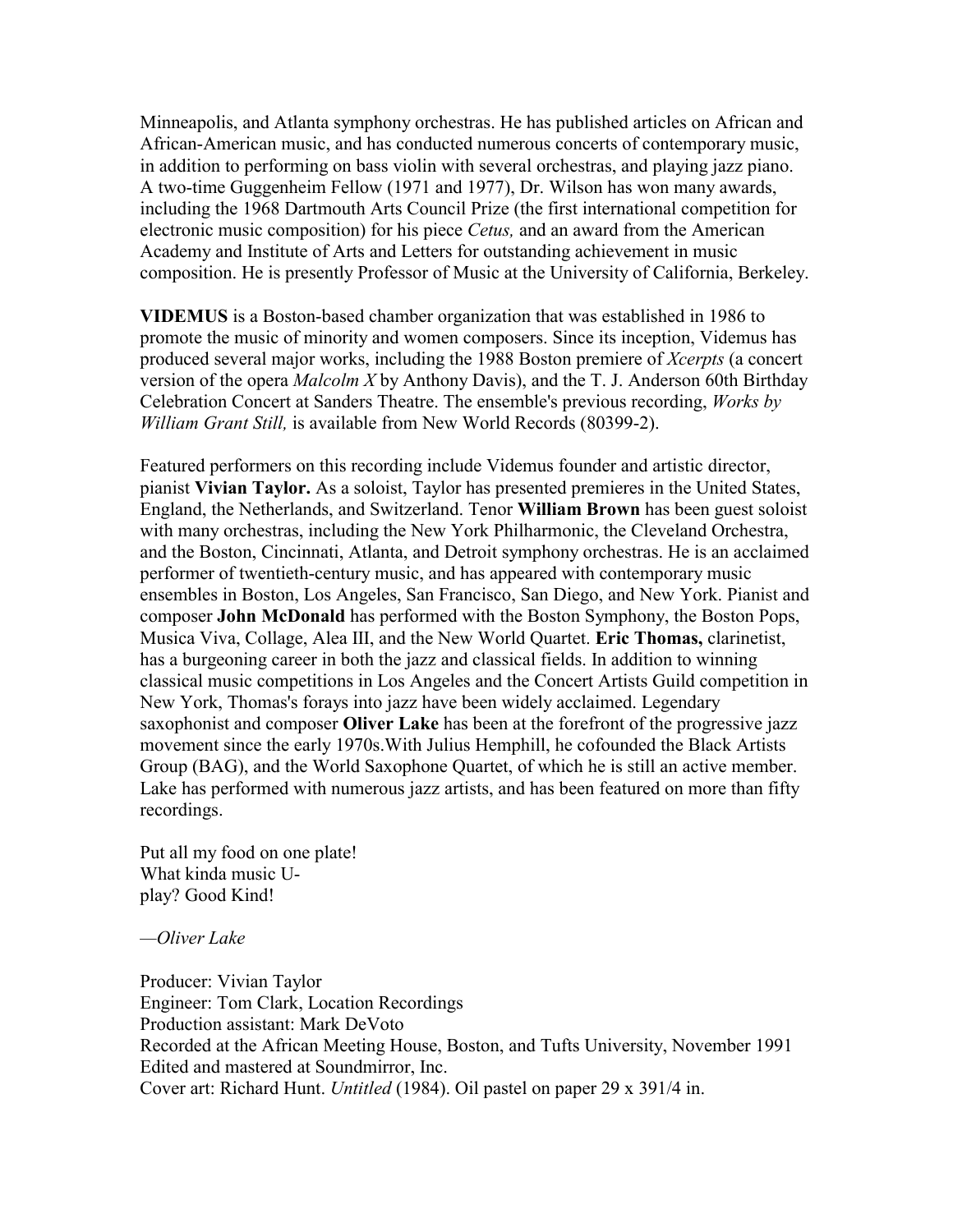Photograph courtesy Dorsky Gallery. Cover design: Bob Defrin

This recording was made possible with grants from the Massachusetts Cultural Council, the New York State Council on the Arts, and the Andrew W. Mellon Foundation. The electronic tape for *Sometimes* was realized at the University of California, Berkeley Electronic Music Studio in 1976.The voice portions of the tape were derived from the singing of William Brown. Most of this recording was made at the African Meeting House on Boston's Smith Court, Beacon Hill. Dedicated in 1806 as a school, church, and community hall, the building stood literally and symbolically at the heart of Boston's African-American community. Currently part of the Museum of Afro-American History, the African Meeting House is the oldest surviving church building of its kind in America. From its earliest days, music was an integral part of the religious and secular life of this structure. *Dialectics for Two Grand Pianos* was recorded at the Alumnae Lounge, Tufts University, on two new Steinway B grand pianos, a recent gift to the University from Howard and Barbara Rich.

# **SELECTED BIBLIOGRAPHY**

## **T. J. Anderson**

Baker, David; Lida M. Belt; Herman C. Hudson, eds. *The Black Composer Speaks.*  Metuchen, NJ: Scarecrow Press, 1978.

de Lerma, Dominique. ed. *Black Music In Our Culture.* Kent, OH: Kent State University Press, 1970.

Roach, Hildred. *Black American Music: Past and Present, i*. Malabar FL: R.E. Krieger, 1985.

Southern, Eileen. *The Music of Black Americans.* New York: Norton, 1983.

# **David Baker**

Baker, David. Jazz *Improvisation: A Comprehensive Method of Study for All Players.*  Chicago: Maher, 1969. Baker, David; Lida M. Belt; Herman C. Hudson, eds. *The Black Composer Speaks.*  Metuchen, NJ: Scarecrow Press, 1978.

### **Donal Fox**

Rankovic, Catherine. "Donal Fox: Composer Musician, Pianist and Improviser" *The Saint Louis* American, March 19-26, 1992.

### **Olly Wilson**

Baker, David; Lida M. Belt; Herman C. Hudson, eds. *The Black Composer Speaks.*  Metuchen, NJ: Scarecrow Press, 1978.

Southern, Eileen. "Conversations with Olly Wilson," *The Black Perspective in Music* V (Spring 1977): pp.90-103 and VI (Spring 1978): pp.57-70.

*\_\_\_\_\_\_\_\_\_. The Music of Black Americans.* New York: Norton, 1983.

# **SELECTED DISCOGRAPHY**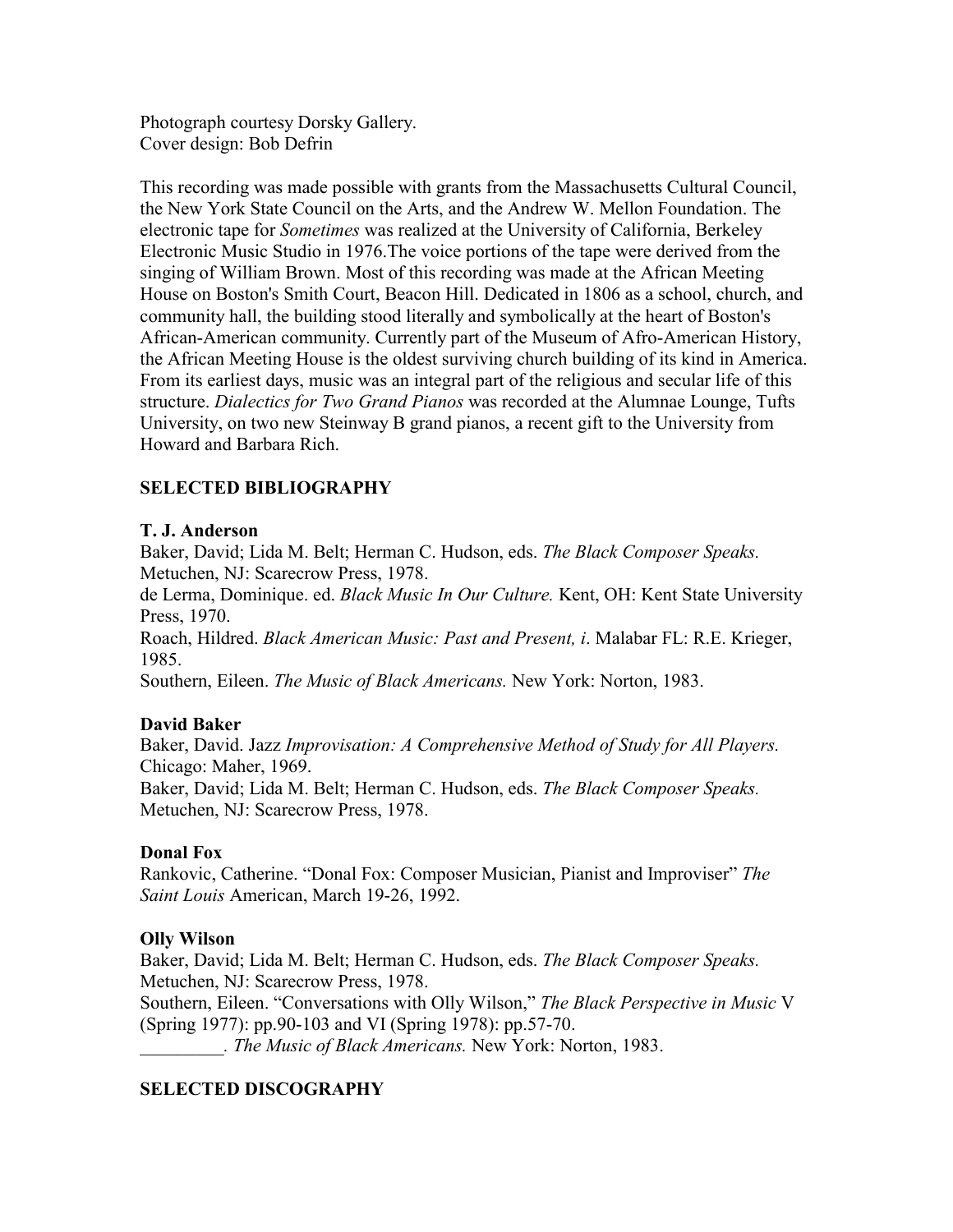T. J.Anderson

*Chamber Symphony.* Royal Philharmonic Orchestra, James Dixon conducting. CRI SD-258.

*Squares; (an essay for orchestra).* Baltimore Symphony Orchestra, Paul Freeman conducting. Columbia M-33434.

*Variations on a Theme by M. R. Tolson.* Jan DeGaetani, mezzo-soprano; ensemble, Arthur Weisberg conducting. Nonesuch H-71303.

David N. Baker

*Le Chat Qui Péche.* Linda Anderson-Baer, soprano; jazz quartet; Louisville Orchestra, Jorge Mester conducting. First Edition LS-751.

*Concerto for flute, string quartet, and jazz band.* James Pellerite, flute; ensemble, David Baker conducting.

*Concerto for violin and jazz band.* James Getzoff, violin; Hollywood All-Star Jazz Band, Carmen Dragon conducting. Laurel 125.

*Concerto for 2 pianos, jazz band, strings and* p*ercussion.* Charles Webb, Wallace Hornibrook, pianos; ensemble, David Baker conducting.

*Give and Take.* Edith Diggory, soprano; quintet. Laurel 115.

*Singers of Songs, Weavers of Dreams.* Janos Starker, cello; George Gaber, percussion. *Sonata.* Janos Starker, cello; Alain Planes, piano. Laurel LR-117.

Donal Fox

*Boston Duets.* Oliver Lake and Donal Fox Duo. Music & Arts, CD 372.

Oily Wilson

*Akwan.* Richard Bunger, piano; Baltimore Symphony Orchestra, Paul Freeman conducting. Columbia M*-*33434.

*Cetus.* Electronic tape. Turnabout TV-343021.

*Echoes.* Phillip Rehfeldt, clarinet; tape. CRI C-367.

*Sinfonia.* Boston Symphony Orchestra, Seiji Ozawa conducting. New World 80331-2.

(A full discography of these composers can be found in Derek Bartholomaus's *Concert Music* bv *Black Composers,* Center for Black Music Research, Columbia College.)

*Sometimes* published by Gunmar Music, Inc. *Dialectics For Two Grand Pianos* published by Margun Music Inc. *Four Chords from T.J.'s Intermezzi, Duetto for Clarinet and Piano,* and *Jazz Set and Tone Rows* published by Leonellis Music. *Intermezzi* published by Bote & Bock, c/o Associated Music Publishers. *Through This Vale of Tears* published by MMB Music, Inc.

Olly Wilson 1 *Sometimes* for tenor and tape (1976) (17:20) William Brown, tenor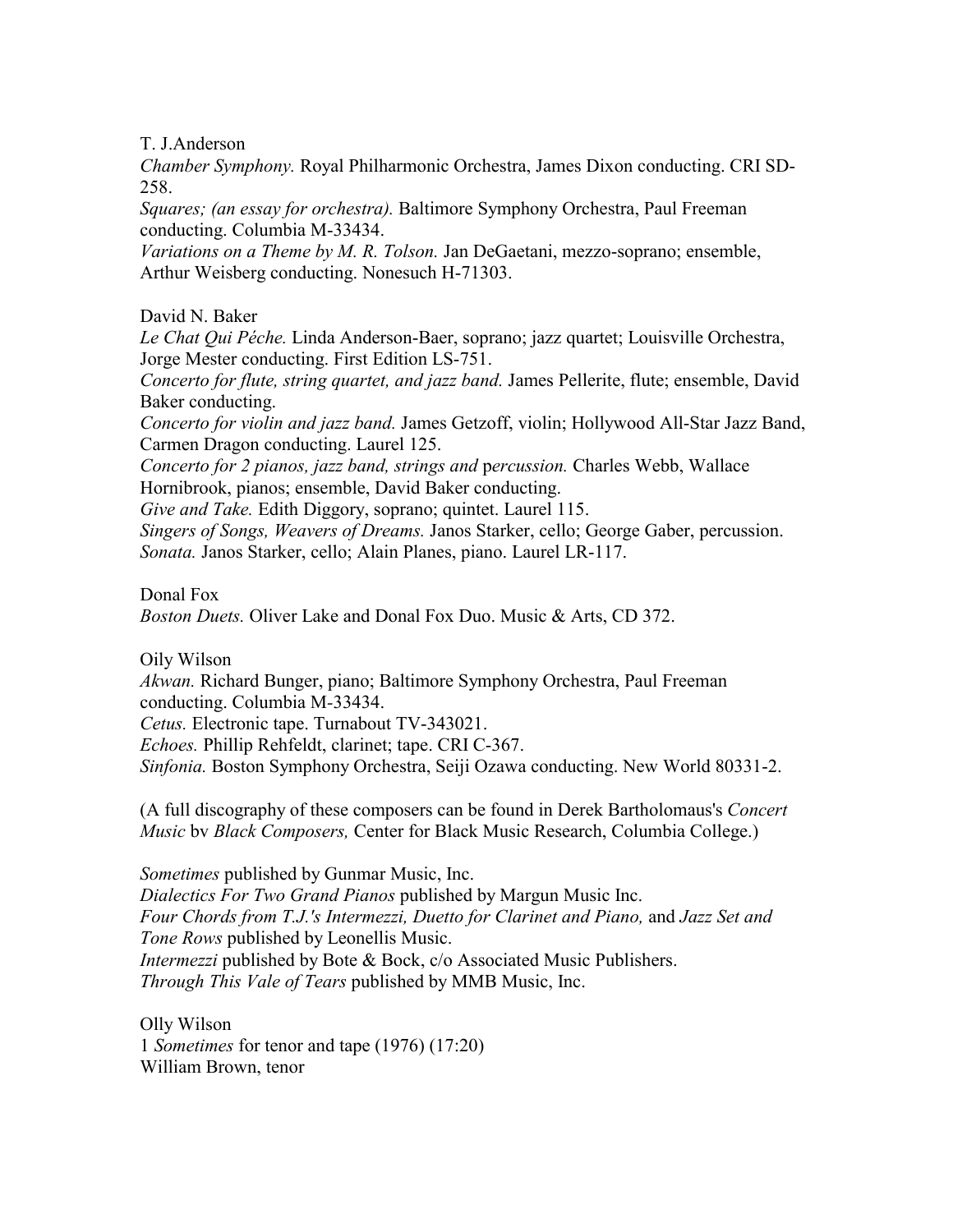Donal Fox 2 *Dialectics for Two Grand Pianos* (1988) (6:36) Vivian Taylor and John McDonald, pianos

T.J.Anderson 3 *Intermezzi* (1983) (7:53) Eric Thomas, clarinet; J. Michael Leonard, tenor saxophone; Vivian Taylor, piano

Donal Fox 4 *Four Chords from T.J.'s Intermezzi* (1991) (6:26) Donal Fox, piano

Donal Fox 5 *Duetto for Clarinet and Piano* (1991) (4:25) Eric Thomas, clarinet; Donal Fox, piano

David Baker *Through This Vale of Tears* (1986) 6 I."Thou Dost Lay Me in the Dust of Death" (1:40) 7 II. "If There Be Sorrow"(1:14) 8 III."My God,Why Hast Thou Forsaken Me?" (2:48) 9 IV."Parades to Hell" (1:38) 10 V. "Deliver My Soul" (3:21) 11 VI."Sometimes I Feel Like a Motherless Child" (3:51) 12 VII."Now That He is Safely Dead" (3:46) William Brown, tenor; Lynn Chang and Marylou Speaker Churchill, violins; Marcus Thompson, viola; Mark Churchill, cello; Vivian Taylor, piano

Donal Fox 13 *Jazz Sets and Tone Rows* (1991) (7:16) Oliver Lake, alto saxophone; Donal Fox, piano

p 1992 © 1992 Recorded Anthology of American Music, Inc. All rights reserved.

#### FOR NEW WORLD RECORDS:

Herman E. Krawitz, President; Paul Marotta, Managing Director; Paul M. Tai, Director of Artists and Repertory; Lisa Kahlden, Director of Information Technology; Virginia Hayward, Administrative Associate; Mojisola Oké, Bookkeeper

RECORDED ANTHOLOGY OF AMERICAN MUSIC, INC., BOARD OF TRUSTEES: Francis Goelet, Chairman; David Hamilton, Treasurer; Milton Babbitt; Emanuel Gerard; Adolph Green; Rita Hauser; Herman E. Krawitz; Arthur Moorhead; Elizabeth Ostrow; Don Roberts; Patrick Smith; Frank Stanton.

#### **NO PART OF THIS RECORDING MAY BE COPIED OR REPRODUCED WITHOUT WRITTEN PERMISSION OF R.A.A.M., INC.**